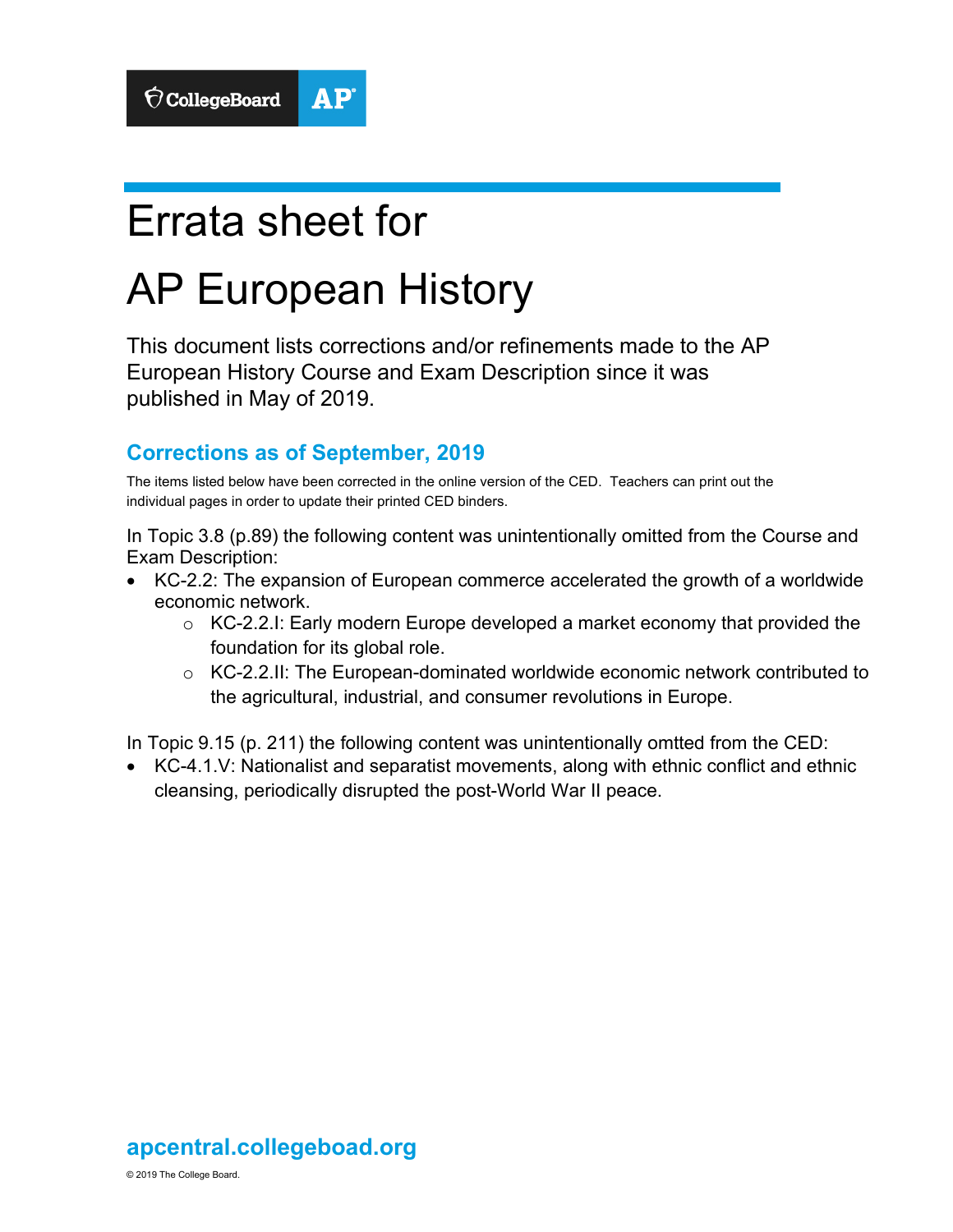# **Absolutism and Constitutionalism**

# **LEARNING OBJECTIVE**

**Unit 3: Learning Objective H**  Compare the different forms of political power that developed in Europe from 1648 to 1815.

# **REVIEW: UNIT 3 KEY CONCEPTS**

# **KC-2.1**

Different models of political sovereignty affected the relationship among states and between states and individuals.

### **KC-2.1.I**

In much of Europe, absolute monarchy was established over the course of the 17th and 18th centuries.

# **KC-2.1.II**

Challenges to absolutism resulted in alternative political systems.

# **KC-2.2**

The expansion of European commerce accelerated the growth of a worldwide economic network.

### **KC-2.2.I**

Early modern Europe developed a market economy that provided the foundation for its global role.

### **KC-2.2.II**

The European-dominated worldwide economic network contributed to the agricultural, industrial, and consumer revolutions in Europe.